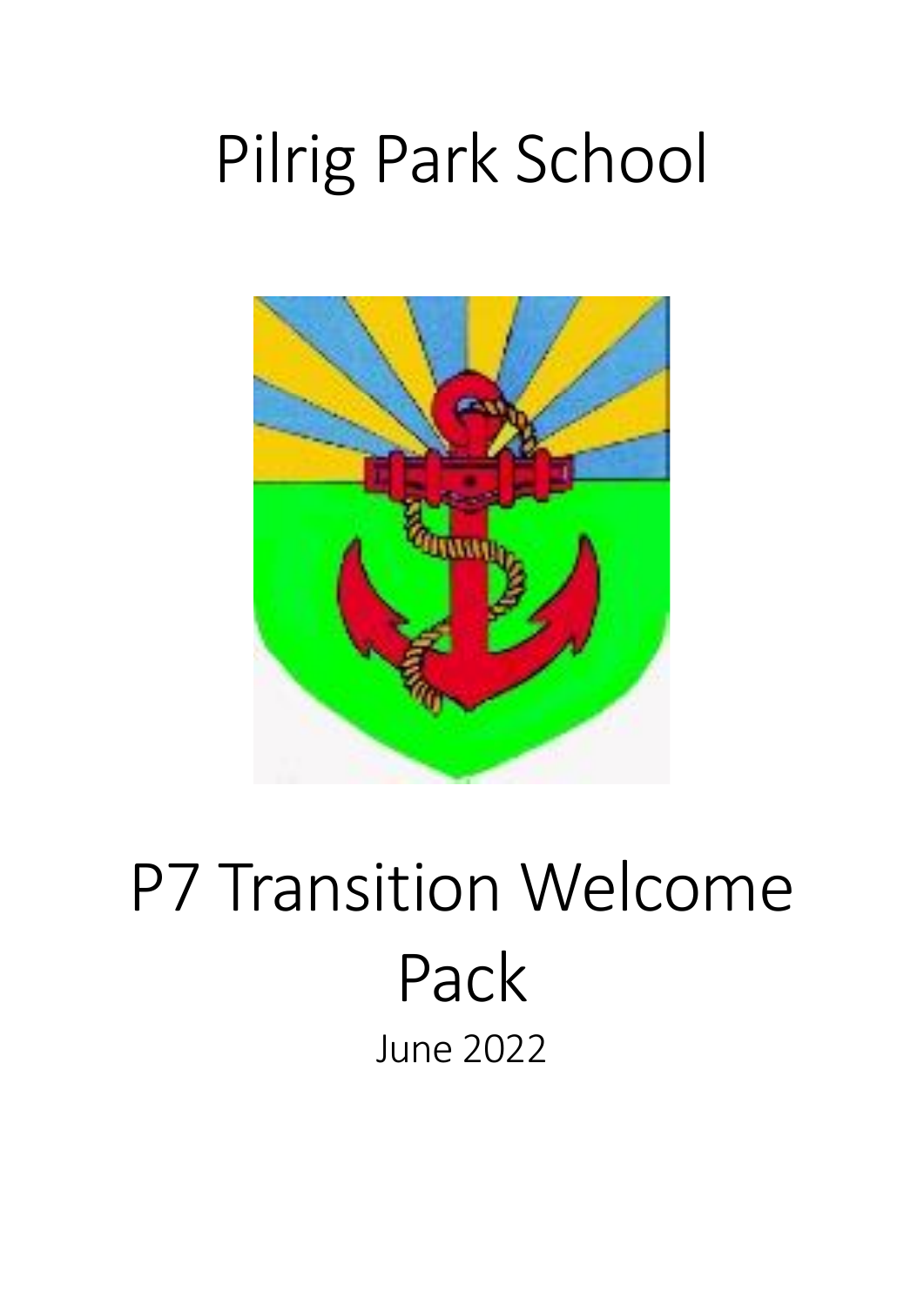



8 th June 2022

Dear Parent / Carer,

#### **Transition days at Pilrig Park School**

Now that we have completed the Welcome and Child Planning Meetings to plan the successful transition to Pilrig Park School in August 2022, I am pleased to invite your young person for a two day visit on Tuesday 14th and Wednesday 15th June. Your young person will be coming to us from 9:30am until 2.00pm on both transition days. Our normal school day starts at 8:30am and finishes at 3:15pm Monday to Thursday and 8.30am to 12.00pm on a Friday.

For the transition days your young person can wear what they feel comfortable in. Our school uniform is black trousers/skirt, white shirt/polo neck, black jumper with or without school logo and we would encourage pupils to wear this where possible. If you wish to purchase any uniform items with the school logo please contact the school office.

We ask that your young person comes to school with a packed lunch and snack for the two transition days. From August you will be able to choose from either school lunch or packed lunch for your young person.

On Wednesday 15th June from 1.00pm until 2.00pm we will be hosting a "Welcome Café" to which we extend a warm welcome to you. Members of our Parent Council will be in attendance and we include a welcome letter from them in this pack

If you require any further information please contact Ruth McLarty, Principal Teacher of Support for Learning, who will also be your young person's Year Head for their first two years at Pilrig Park School.

We look forward to welcoming you and your young person to Pilrig Park School next week

With every best wish, Ms Ann M. O'Hagan and Ms Ruth McLarty Head Teacher Principal Teacher

HEADTEACHER Ms Ann M O'Hagan 12 Balfour Place Edinburgh EH6 5DW Tel 0131 467 7960 E-Mail: Admin@pilrigpark.edin.sch.uk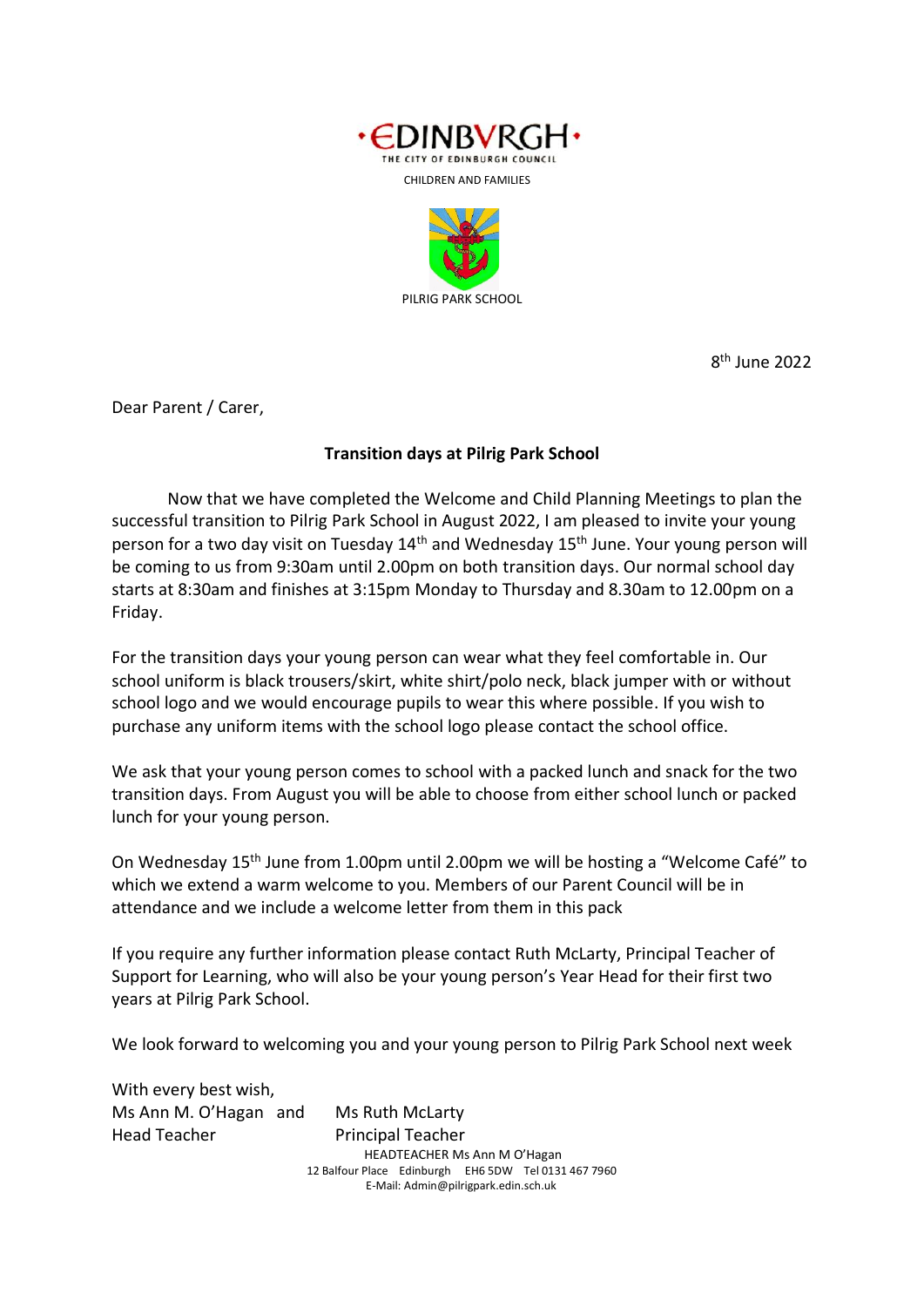Timetable for Transition days Timetable for Transition days

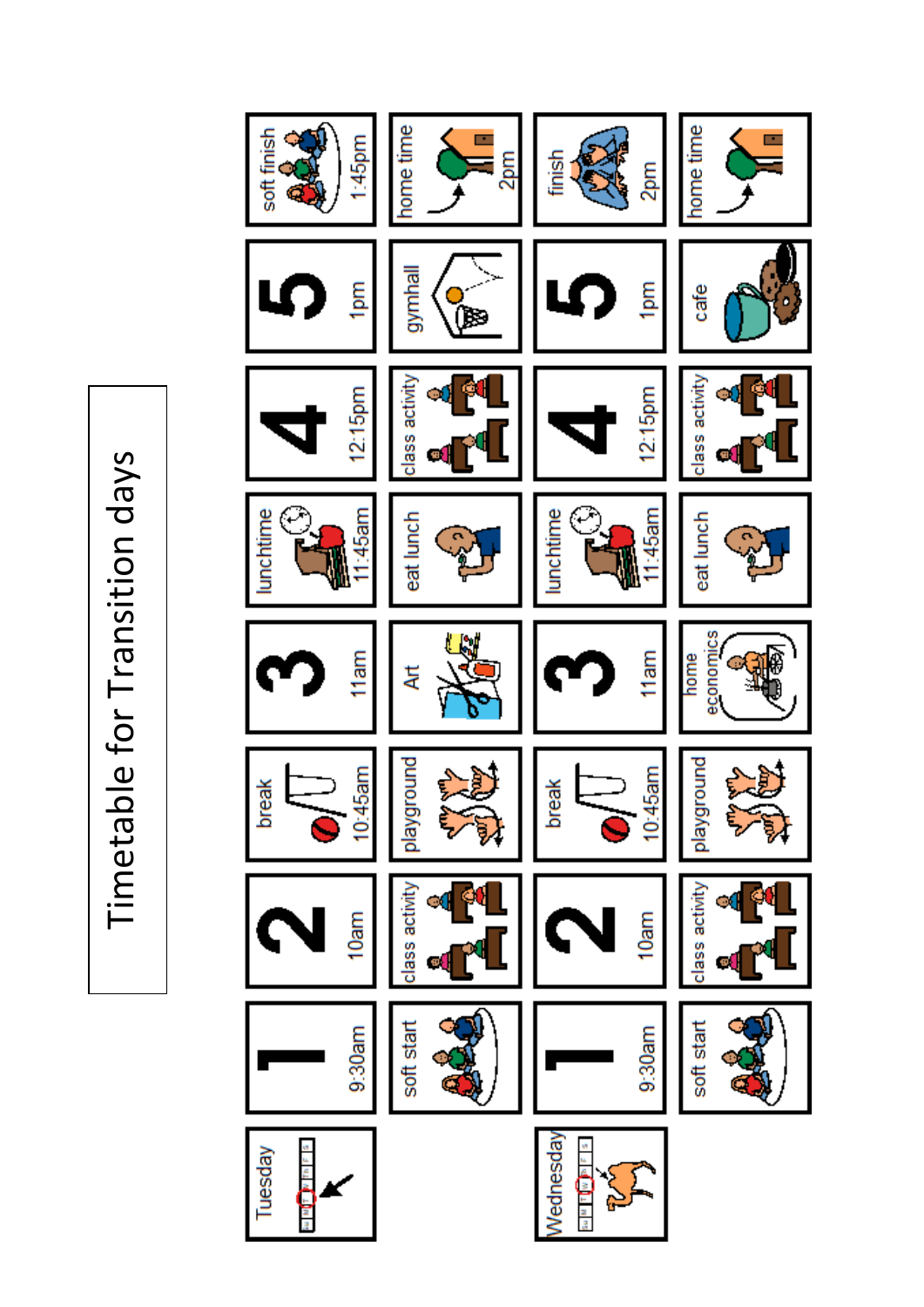Pilrig Park School

## My new school

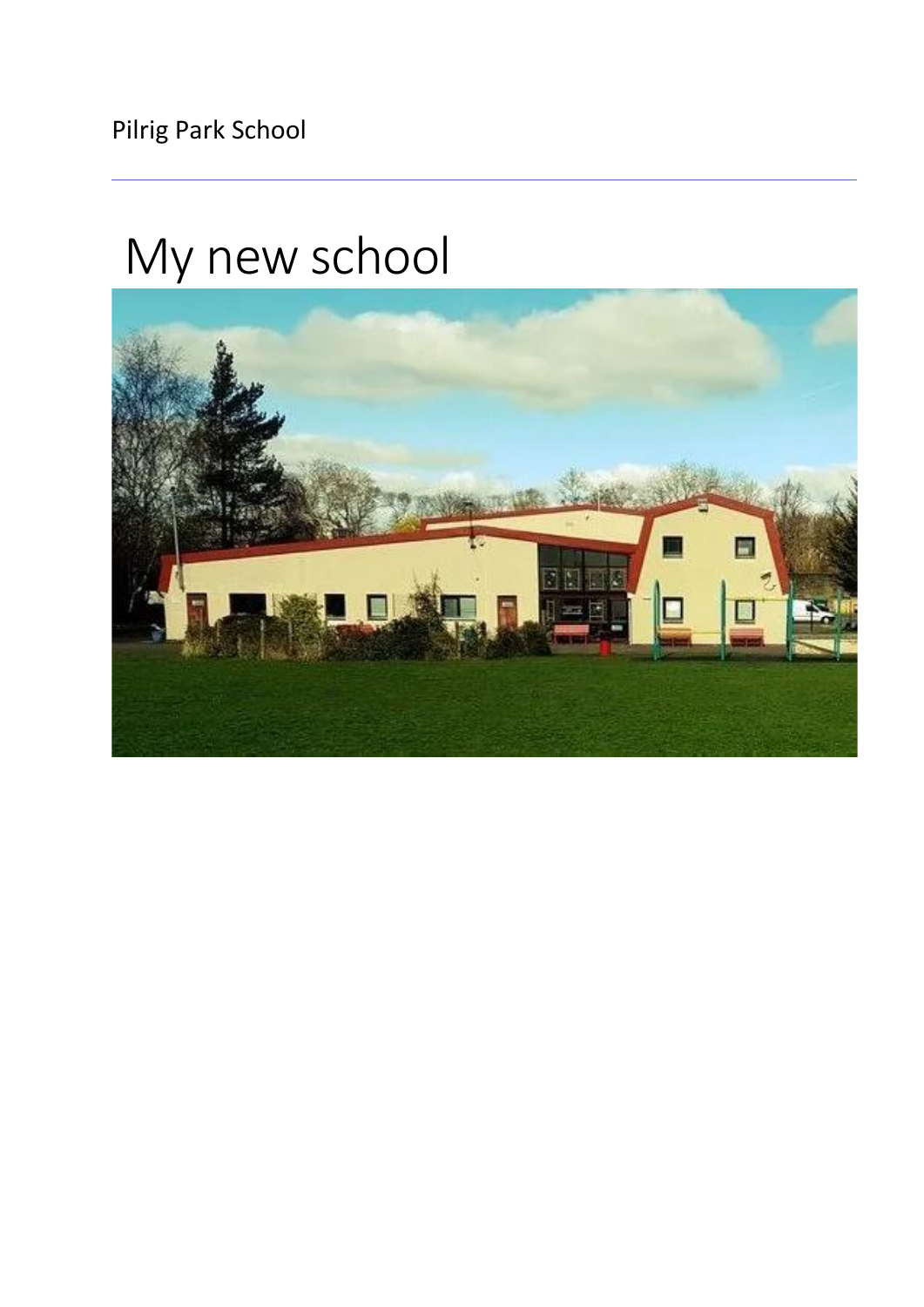This is my new school. It is called Pilrig Park School.



### This is the front door where I go into my school.

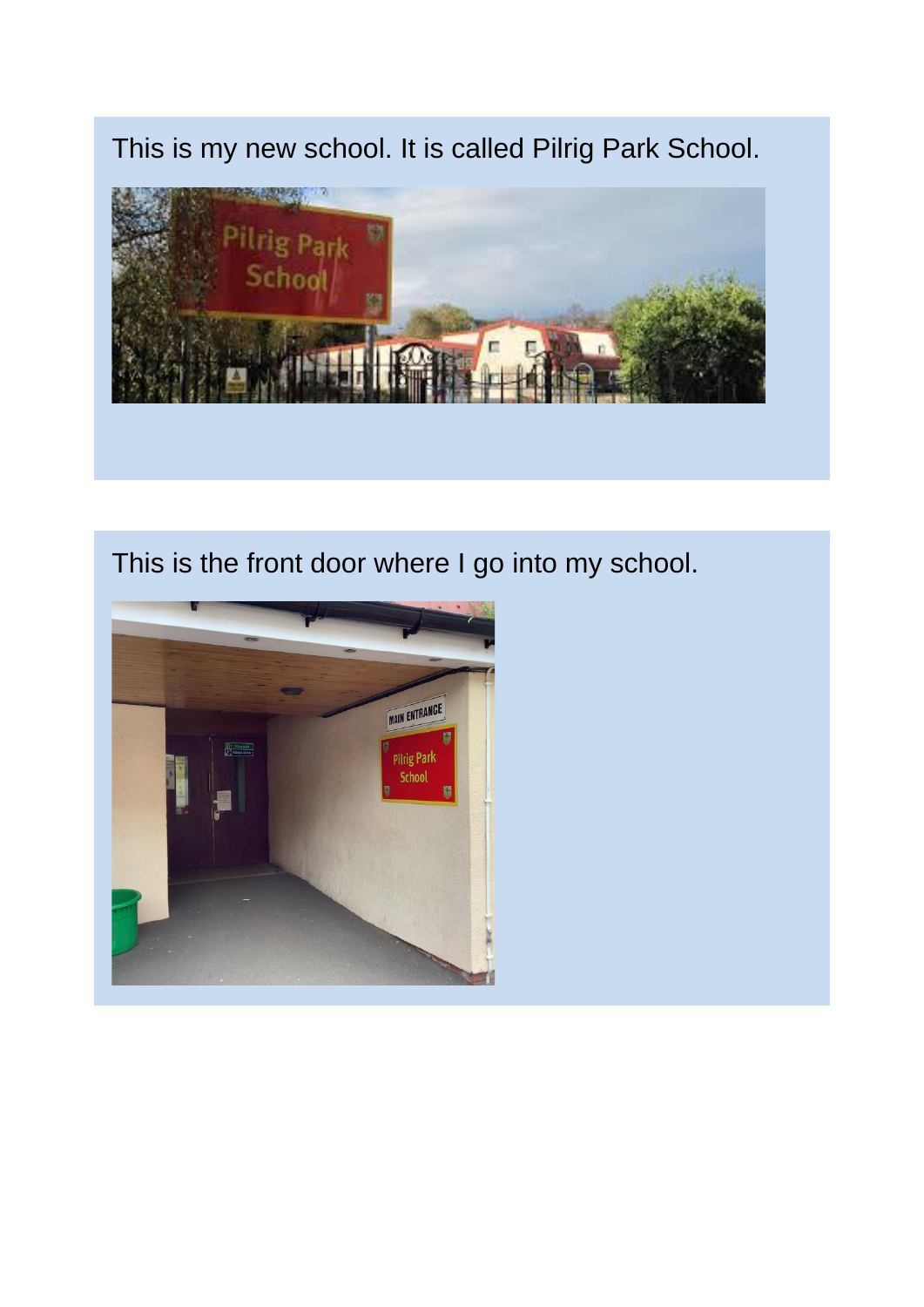This is my Year Head whose name is Ms McLarty. My teacher and the other teachers at school will look after me while I am at school. I can ask my teacher to help me if I need help. My teachers care about me and like to know about me.



I can have a lot of fun at school and learn a lot of things. I might see some old friends there and make some new friends.

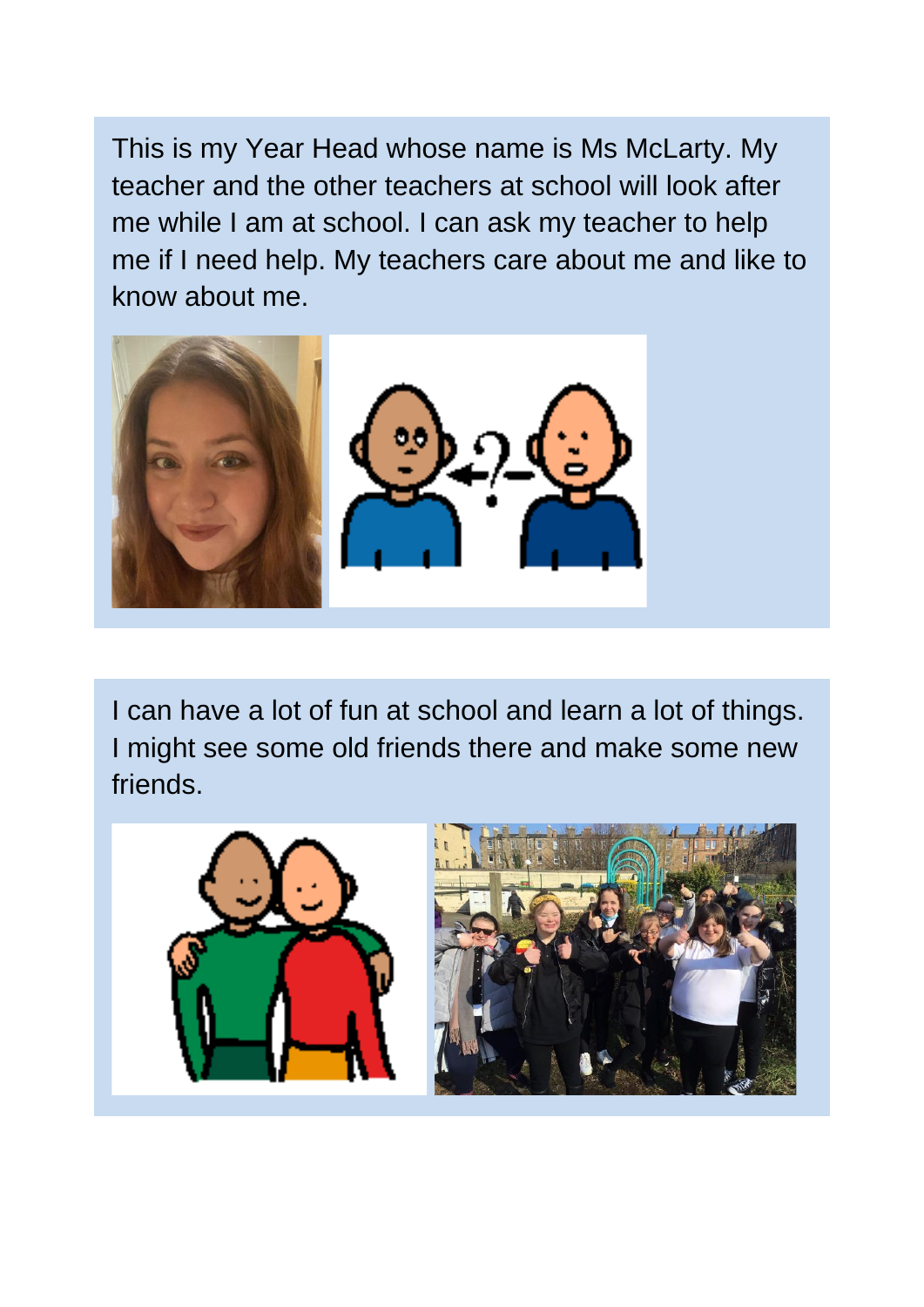Sometimes I might miss my old school while I am at Pilrig Park School. Some pupils might even cry a little bit because they miss their old school but the teachers will help them to feel better.



I wear my uniform to school. I wear my jacket outside when it is cold or wet.

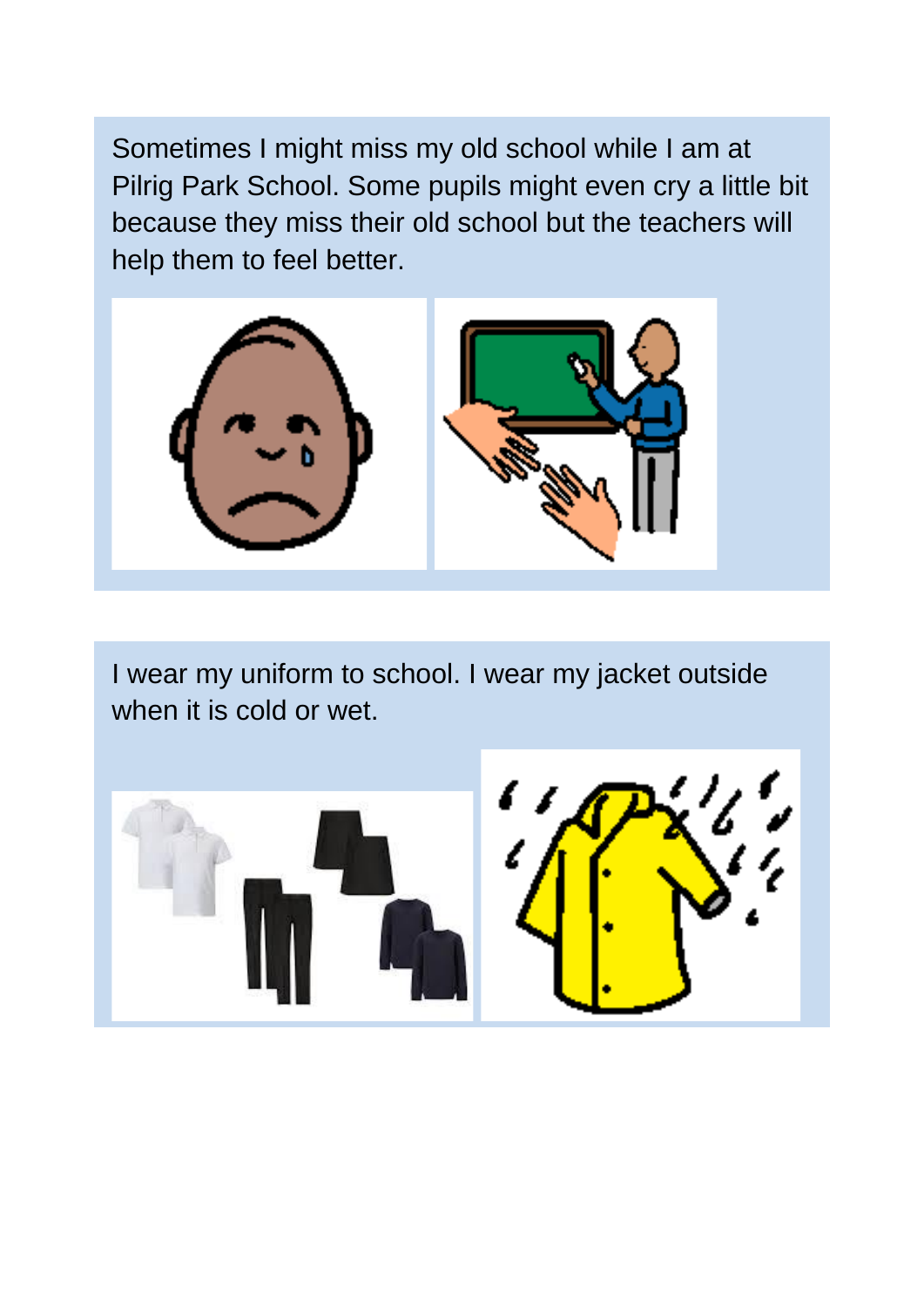I have a school bag with my snack, a drink and maybe my lunch inside. My name is on everything.



This is the Head Teacher whose name is Ms O'Hagan. The Head Teacher looks after all the pupils and the Staff at the school.

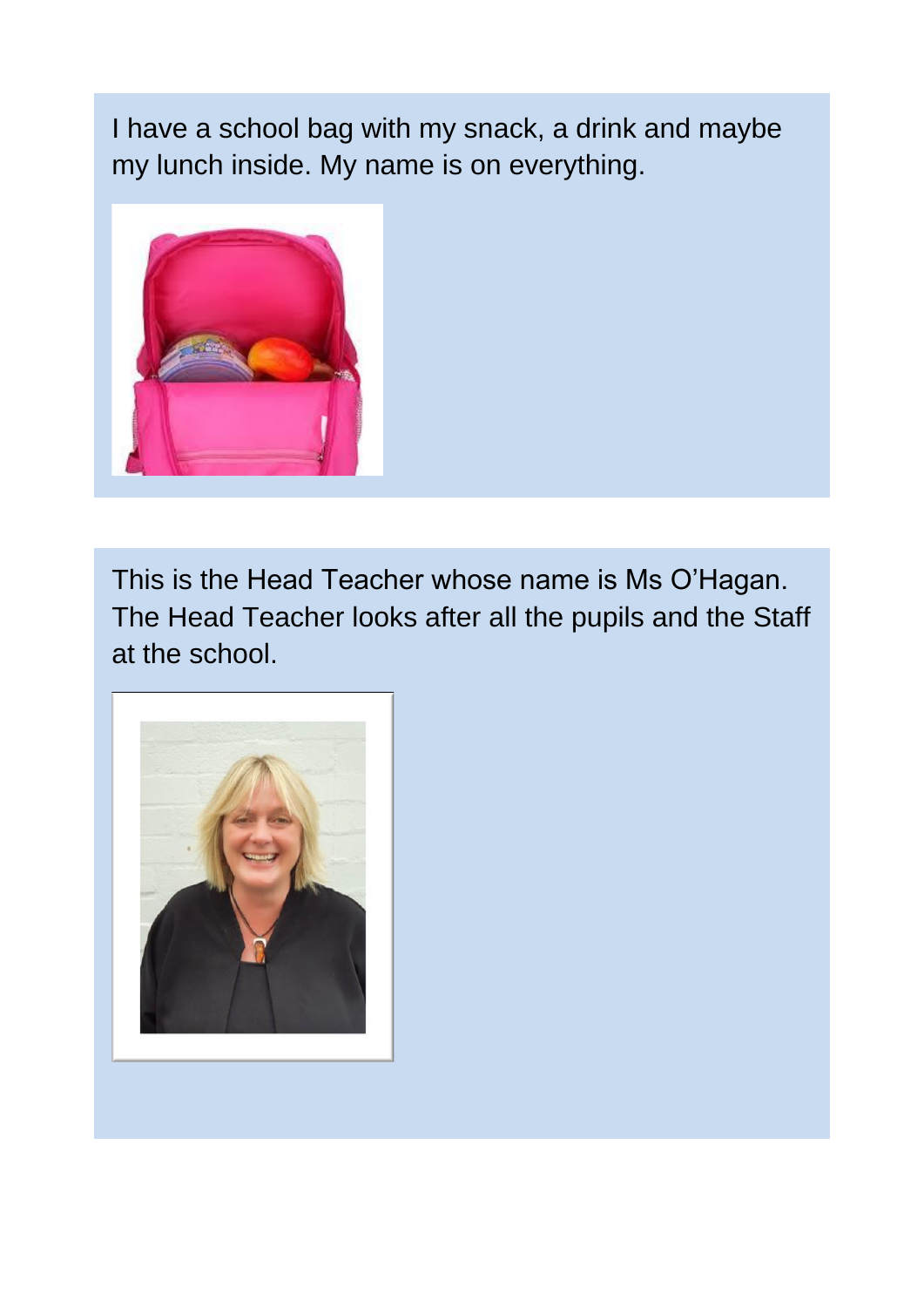This is my classroom where I have fun and learn with the other pupils in my class. I like learning the names of all the other pupils and they learn my name as well.



I know how to do a lot of things at school because I have done them before. I draw, paint, paste, count, play, listen to stories and sing songs at school.

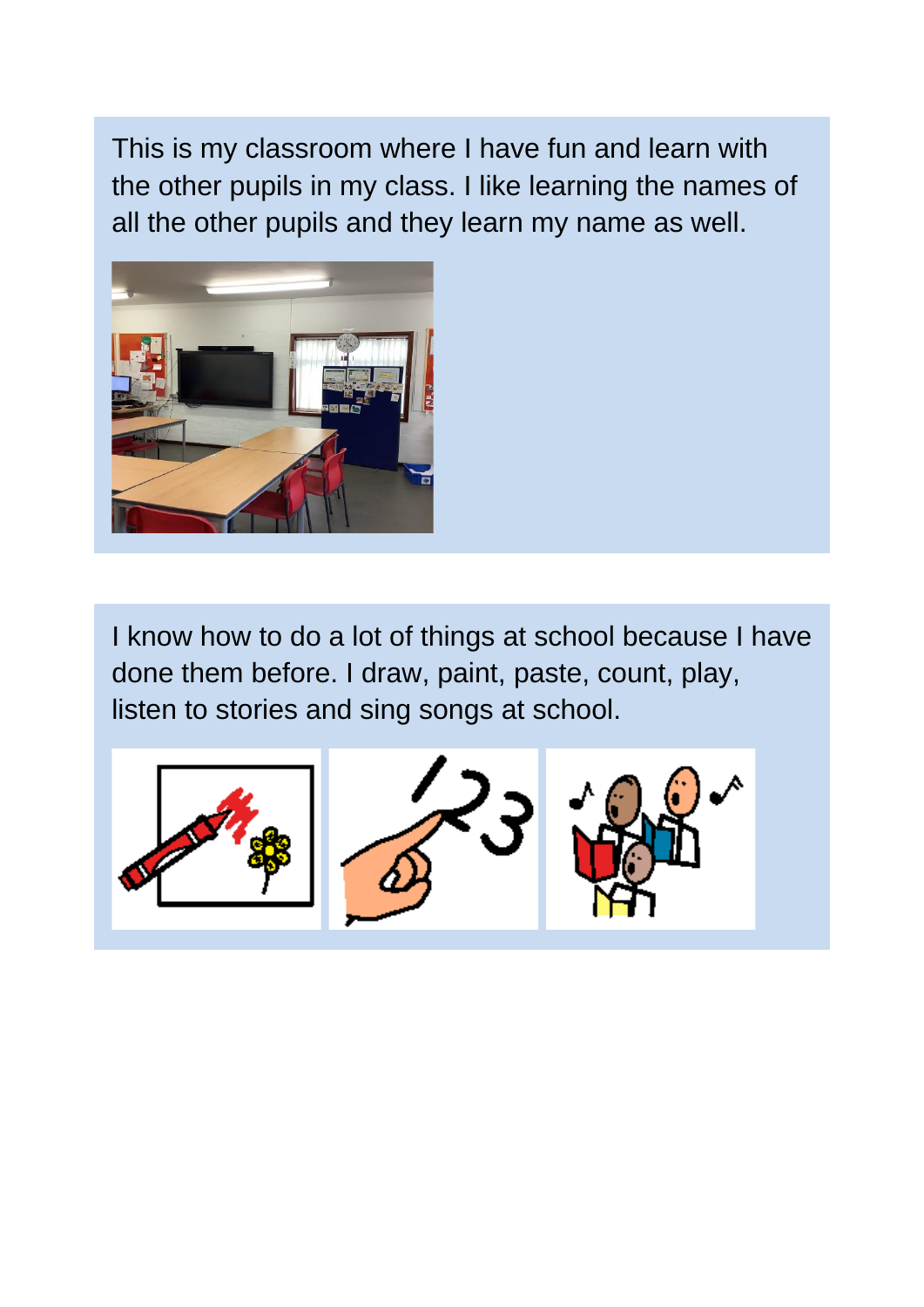There are lots of different types of classrooms at my new school. Some of these are the PE hall and a Home Economics Kitchen.



This is the playground. It is fun to talk and laugh and play with my friends in the playground at playtime and lunch time.

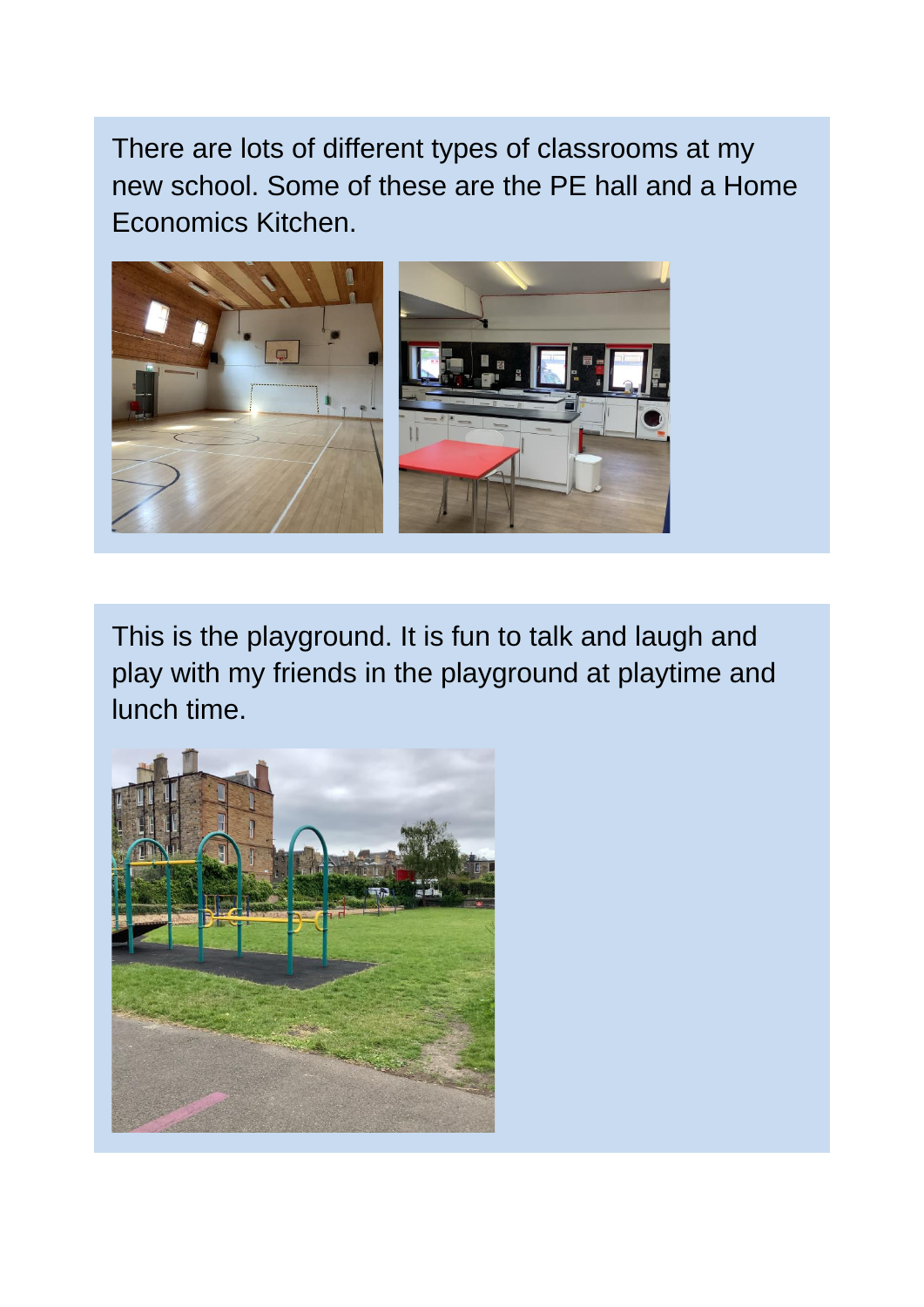There are big kids at school. The pupils in S6 are the oldest and they look really big. Sometimes some of these older pupils can be your friend or buddy at school and help you and play with you.



This is the school office. This is Natalie who works in the office. Sometimes pupils take messages to the office.

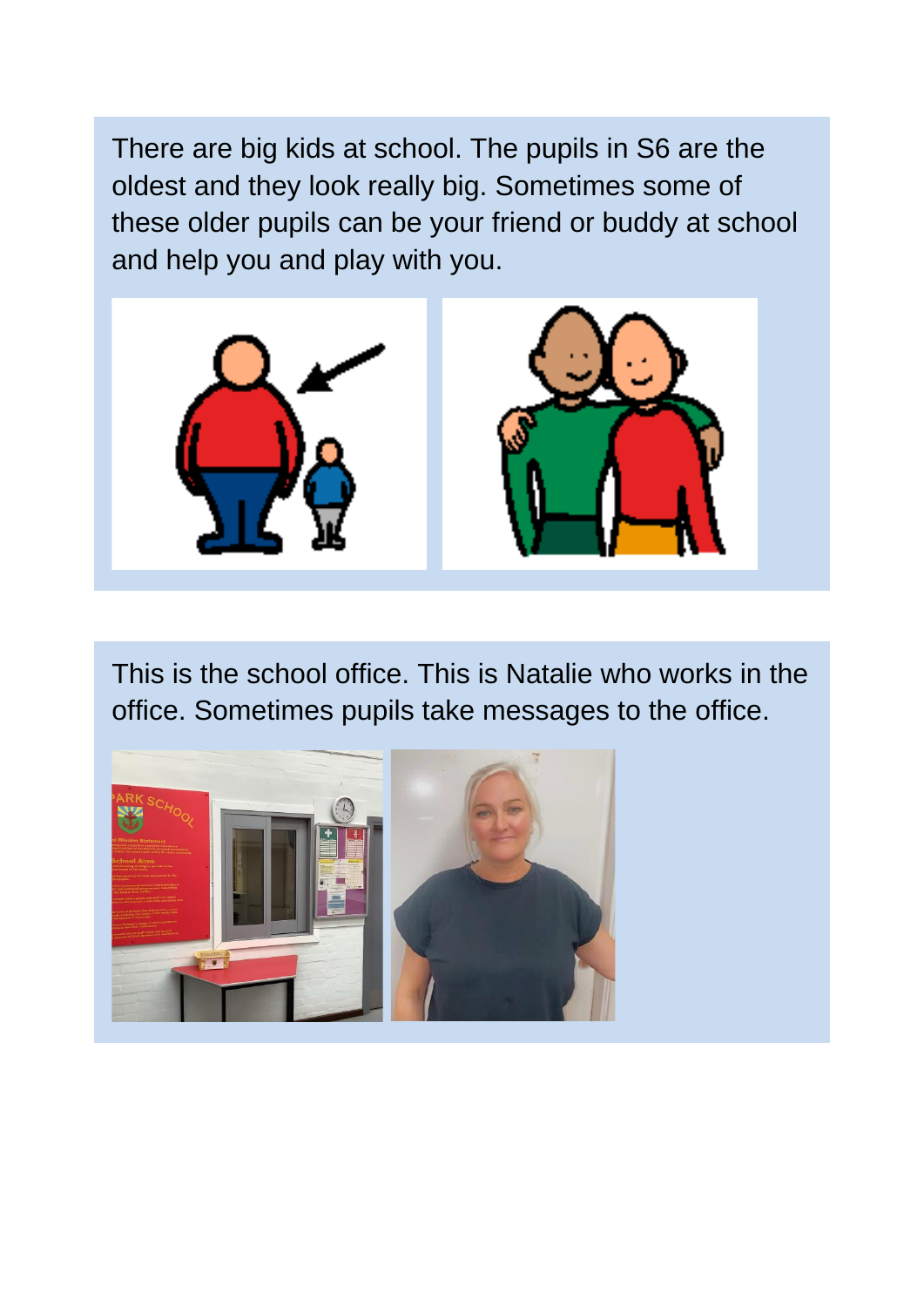My school has a special room called a sensory room with lots of wonderful lights and soft items. This is a good place to relax.



There are toilets at my school. The teachers teach all of the new pupils about where the toilets are. I am glad about that because it is very important to know about the toilets. There are toilets for the boys and toilets for the girls. I always flush and wash my hands after I use the toilet.

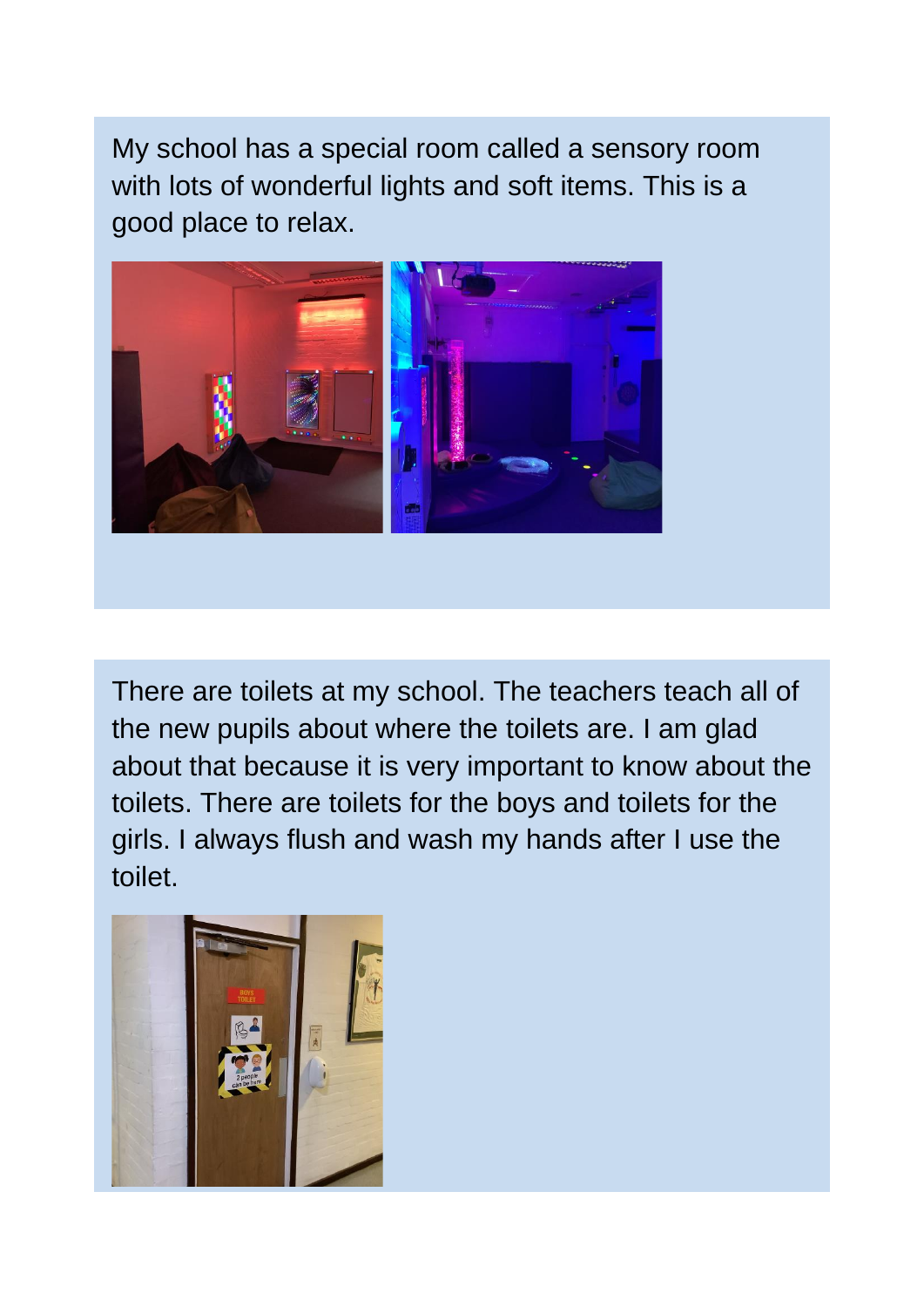At the end of the school day all pupils go to transport groups to wait for their bus home. Some pupils get picked up by parents or carers.



When I am going home I say goodbye and smile and wave to the teachers, PSA's and the other pupils.

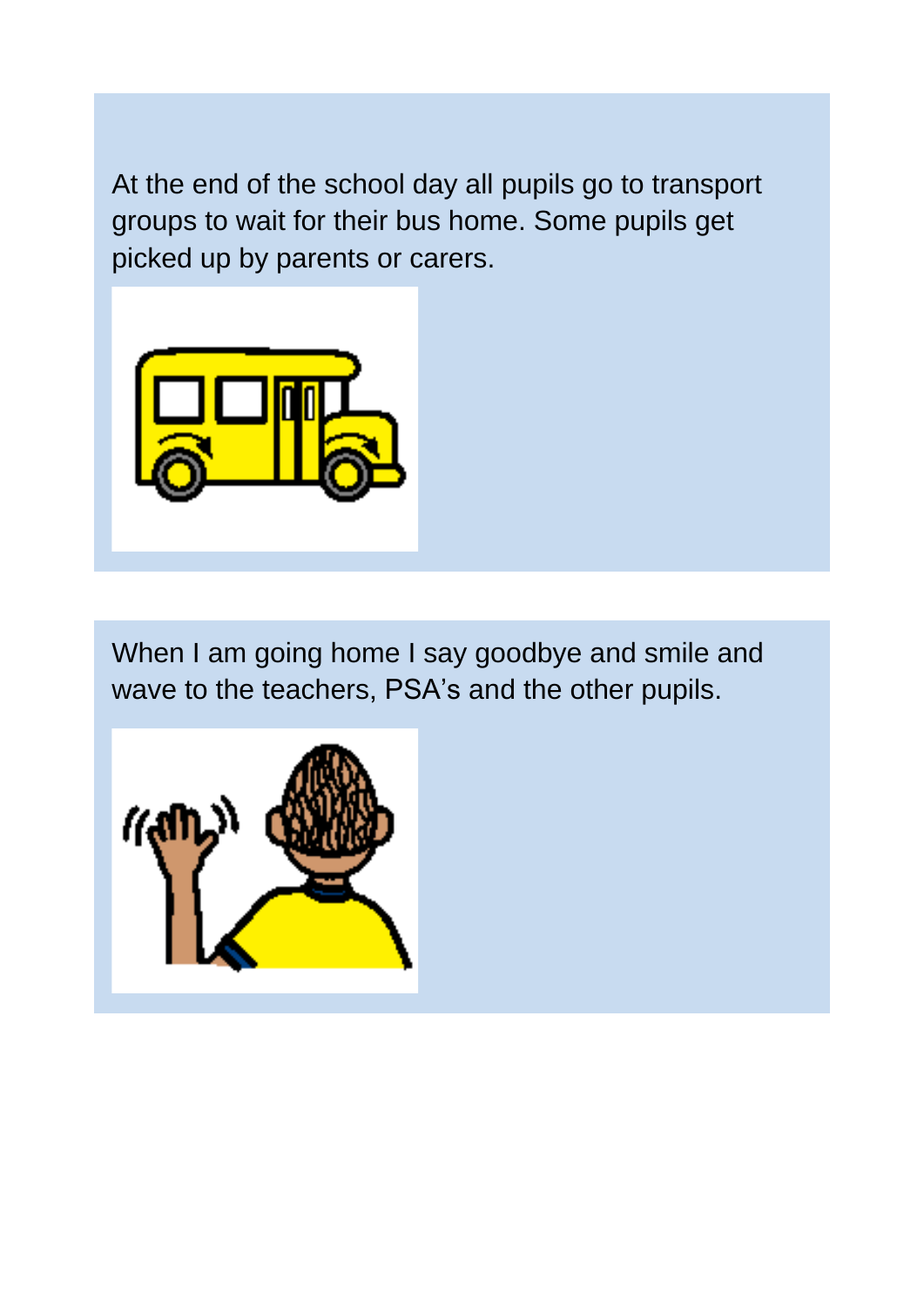#### **PARENT COUNCIL PILRIG PARK SCHOOL N E W S**



Dear parents and carers,

A warm welcome to Pilrig Park School from your Parent Council! We wish your young person the best journey through secondary school.

#### **Who are we?**

Let us introduce ourselves:

- Chair Catherine Foggo
- Secretary Euan Brown
- Treasurer ‒ Marilyn Schotanus

Members – Pixie Carr, Debbie Dalgleish, Sally Hyder, Heather King

#### **Role of the Parent Council**

- to work in partnership with the school to create a welcoming environment which is inclusive to all parents and carers
- to promote partnership with the parents, carers, pupils and school
- to develop and engage in activities which support the education and welfare of the pupils
- to promote equality and fairness
- to identify and represent the views of parents and carers on the education provided by the school and other matters affecting the education and welfare of the pupils

#### **Parent Council Fundraising Events**

Once a year we organise a big fundraiser in December, our fabulous Christmas Fair to raise much needed funds for our young people to enhance their learning experience at Pilrig Park School. We hope to organise new fundraising activities as soon as we are permitted.

#### **A few examples of what the money was spent on**

- the outdoor classroom
- sound system for the Drama department
- leavers hoodies and leavers party (annually)
- bicycles, scooters and helmets
- gardening equipment
- outdoor jackets

#### **Friends of Pilrig Park School**

FOPPS is the school's charity which solely exists to raise money for our young people to enhance their learning experience. It is also the avenue to raise donations with Easyfundraising. Currently, the funds raised are used to provide our young people with the exciting opportunity to attend piping and drumming lessons organised by The Scottish Schools Pipes and Drums Trust.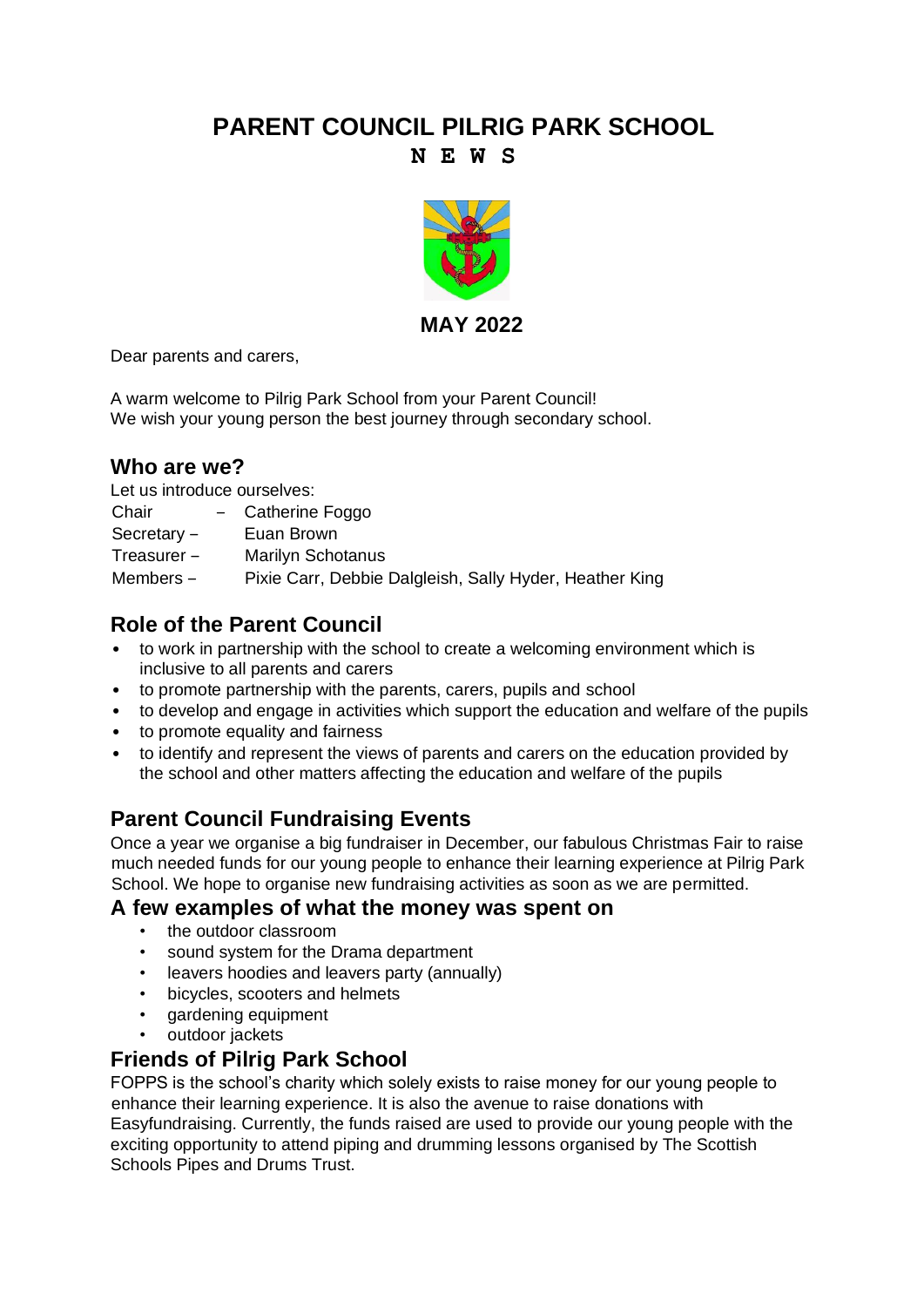### **PARENT COUNCIL PILRIG PARK SCHOOL**

**N E W S** 



#### **Raise donations when you shop online with Easyfundraising**

Please help us raise donations by visiting the Easyfundraising website or App before you visit the **website** you want to shop at. Easyfundraising is an incredibly easy way to raise a donation to the school. Over 6,000 retailers donate!

Please visit the link below to sign up; it only takes up 2 minutes of your time.

[https://www.easyfundraising.org.uk/causes/friendsofpilrigpark/?utm\\_campaign=raise](https://www.easyfundraising.org.uk/causes/friendsofpilrigpark/?utm_campaign=raise-more&utm_medium=clipboard&utm_content=cpl)[https://](https://www.easyfundraising.org.uk/causes/friendsofpilrigpark/?utm_campaign=raise-more&utm_medium=clipboard&utm_content=cpl) [www.easyfundraising.org.uk/causes/friendsofpilrigpark/?utm\\_campaign=raise](https://www.easyfundraising.org.uk/causes/friendsofpilrigpark/?utm_campaign=raise-more&utm_medium=clipboard&utm_content=cpl)[more&utm\\_medium=clipboard&utm\\_content=cpl](https://www.easyfundraising.org.uk/causes/friendsofpilrigpark/?utm_campaign=raise-more&utm_medium=clipboard&utm_content=cpl)[more&utm\\_medium=clipboard&utm\\_content=c](https://www.easyfundraising.org.uk/causes/friendsofpilrigpark/?utm_campaign=raise-more&utm_medium=clipboard&utm_content=cpl) [pl](https://www.easyfundraising.org.uk/causes/friendsofpilrigpark/?utm_campaign=raise-more&utm_medium=clipboard&utm_content=cpl)

Every penny is welcome and adds up. Substantial donations will be received if shopping for:

- holidays and hotels
- insurance
- electrical
- mobile and broadband

#### **Matched Funding**

In the past the Parent Council have gratefully received Matched Funding from parents and carers employers. It would help the fundraising effort enormously if you could enquire your employer regarding Matched Funding opportunities in your workplace.

#### **Joining the Parent Council**

We would love for you to think about joining the Parent Council; we meet a couple of times each term with the Head Teacher Ms O'Hagan and other members of the school leadership team including Principal Teacher Catriona Ferguson and other members of staff can join if agreed with the Parent representatives. The meetings are usually conducted on Teams and not compulsory, it would be great if you could join us when you have the time.

Please drop us an email pilrigpc@gmail.com if you would like to know more or would like to share something with us. Find us on Facebook: **Pilrig Park School Gate** 

We hope to organise a face-to-face Meet & Greet in the near future and look forward to meeting you!

All the best,